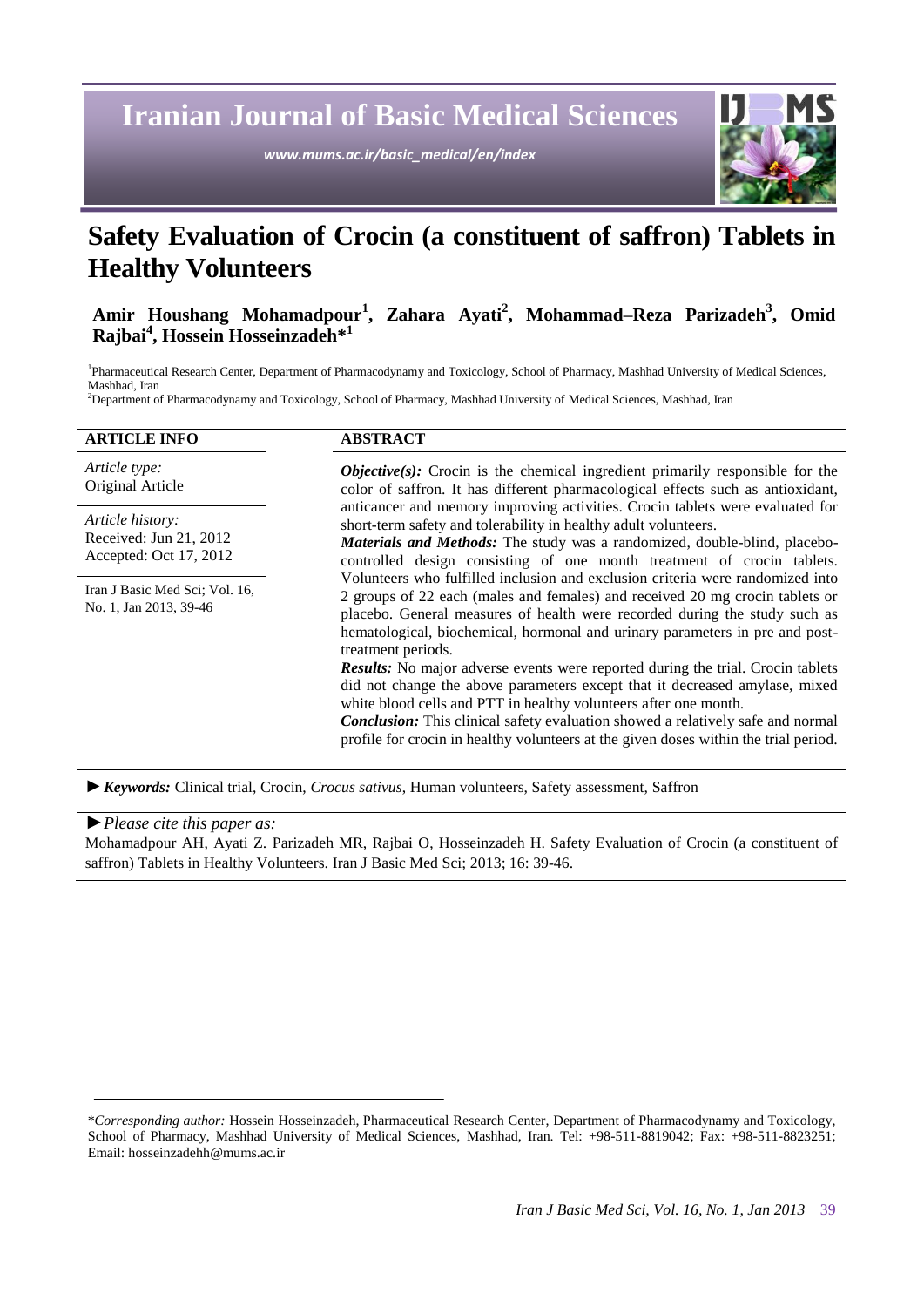# **Introduction**

Saffron (*Crocus sativus*, L.) has been used traditionally as a coloring or flavoring agent, as well as a herbal remedy. It contains four major bioactive constituents which are crocin (color), crocetin (color), picrocrocin (taste) and safranal (aroma) (1).

Crocin is a carotenoid of constituent of saffron has also shown various pharmacological activities such as antioxidant (2), anticancer (3-4), memory improvement (5-6), antidepressant (7), cerebral (8), kidney (9), heart (10), skeletal muscle (11)) anti-ischemia, hypotensive (12), aphrodisiac (13), genoprotective (14) and antidote activities (15- 17). Crocin also inhibit morphine withdrawal syndrome (18) and morphine-induced reinstatement of place preference in mice (19).

The acute and sub-acute toxicity of crocin was evaluated in mice and rats. At pharmacological doses, crocin did not exhibit marked damages to all major organs of the body. With high doses (3 g/kg, IP or orally) after 24 and 48 hr no mortality was seen by crocin in mice (20). According to Loomis and Hayes (21) classification, chemical substances with  $LD_{50}$  values within the range of 1–5 g/kg are considered as practically low-toxic.

Since, there is insufficient data on toxicological evaluation of crocin in human for giving safety assurance in developing this constituent of saffron as a medicine, in this study crocin was evaluated for short-term safety and tolerability in healthy adult volunteers.

# **Materials and Methods**

# *Study design*

This study was a double-blind, randomized, placebo-controlled study consisting of one month treatment. The study was approved by the Ethics Committee of MUMS (Mashhad University of Medical Sciences). All subjects were asked to submit a signed consent form before participating in the study. This study was carried out at Imam Reza Hospital in association with Pharmaceutical Research Center, Department of Pharmacology and Toxicology of Mashhad University of Medical Science from May 2009 to January 2010.

Forty two volunteers who fulfilled the following inclusion and exclusion criteria were enrolled in the study. All participants provided written informed consent prior to the start of the study. This form consisted of demographic data, previous medical history, drug history and familial history. The volunteers were randomized into 2 groups of 22 each who received 20 mg crocin tablets or placebo for 1 month. Before and after treatment clinical examination and laboratory tests (hematology, blood biochemistry and hormone and urine analysis) were carried out. During clinical trial the volunteers were evaluated for adverse drug reactions in both groups.

The dose of crocin (20 mg) was selected based on acute and sub-acute toxicity of crocin in mice and rats (20) as well as a recent study on the oral administration of crocetin (15 mg, 8 days) that attenuated physical fatigue in men compared with placebo (22).

# *Inclusion & exclusion criteria*

Healthy adult volunteers who were willing to give voluntary written informed consent were included in this study. The volunteers were proven to be healthy through clinical examination by the physician along with hematological and biochemical investigations. Volunteers were excluded from study if any of the following criteria occurred at the time of study: 1- History of allergy to saffron 2- History of blood disease, for example: Iron deficiently, anemia, hemophilia, 3- History of cardiovascular disease including vascular or congestive cardiac disease, hypertension, orthostatic hypotension, 4- History of renal disorder or electrolytes disorder. 5- History of endocrine disease such as thyroid disorder, diabetic mellitus, dyslipidemia, 6- History of gynecologic or any menstrual disturbance, 7- Pregnant or lactating women 8- Addiction to smoking or any other substance. 9- Volunteers taking any drugs.

*Blood sampling and laboratory investigations* Five ml blood sample was taken from each volunteer. 1.5 ml was used for hematologic tests and blood sample of 3.5 ml were collected in sterile tubes, centrifuged at 2500 rpm for 10 min, and immediately cooled to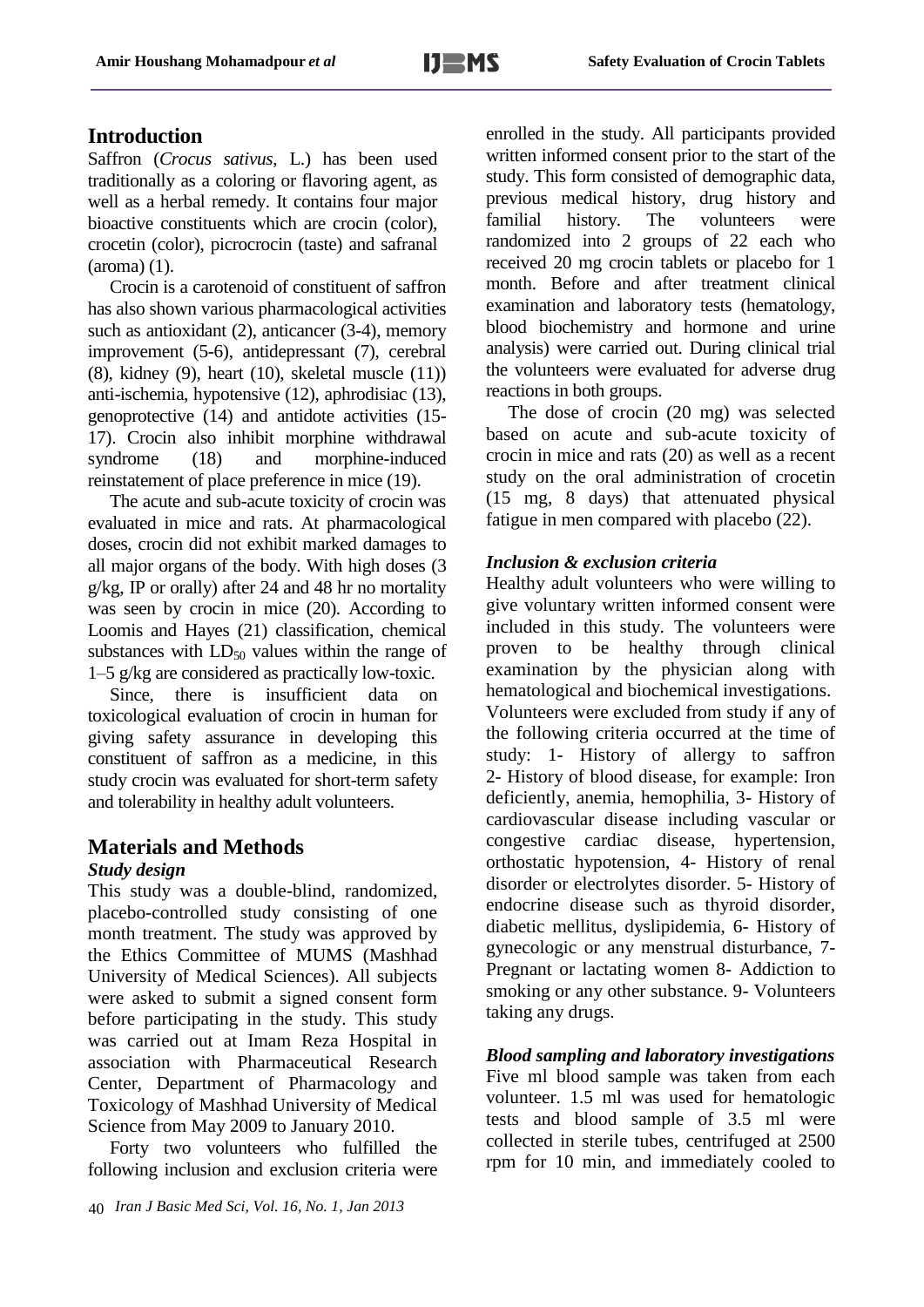−20°C for 30 min, and then stored at −70°C until the time of analysis.

The following laboratory tests were determined in both groups before and after treatment:

Hematologic tests consisted of complete blood count with differentiation (CBC diff), serum iron plasma lipids (total cholesterol (HDL-c, LDL-c), triglyceride), liver function tests (serum glutamic oxaloacetic transaminase (SGOT), serum glutamic pyruvic transaminase (SGPT), serum bilirubin, total and direct, albumin), kidney function tests (urea, creatinine, urine analysis) electrolytes (calcium, phosphorus, sodium, potassium), coagulation tests (PTT, PT, INR), endocrine evaluation tests (fasting blood glucose, T4, TSH, cortisol, testestron), enzymes (alkaline phosphatase, lactate dehydrogenase, creatinine phosphokinase, amylase, lipase), inflammation biomarkers (hs-CRP, ESR ) and uric acid.

## *Crocin extract and purification*

Stigmas of *C. sativus* L. from Novin Saffron (collected from Ghaen, Khorasan province, Northeast of Iran) was obtained and analyzed in accordance with the ISO/TS 3632-2. Crocin was extracted and purified as defined by Hadizadeh and colleagues (23).

#### *Statistical analysis*

Data (the diference between after-before treatment) are expressed as mean±SD. Statistical analysis was done using two independent sample test with SPSS 11.5 software. The *P*-values less than 0.05 were considered to be statistically significant.

# **Results**

#### *Adverse effects*

There were two drop outs during study period in crocin group. No major adverse events were reported during the trial. However, three volunteers showed adverse effects in crocin group. One volunteer claimed that had a burning symptom on his kidney. He had a history of kidney stone. Another volunteer demonstrated somnolence and urinary frequency and had occasional a burning sensation in his body for twenty min 30 min after receiving crocin tablet.

Also, one woman volunteer had heavy and prolonged menstrual bleeding during her menstrual period. She had an early menstrual period. These symptoms were omitted without any need for discontinuation of treatment.

# **ِ***Characteristics of the study population*

Demographic data including age, sex, weight, and body mass index were reported in Table 1. All volunteers have normal range of laboratory tests before entering the study.

#### *Effect of crocin on blood cells and inflammatory biomarkers in healthy adult volunteers*

The difference in RBC count, WBC, and platelet and their indices as well as inflammatory biomarkers after 1 month treatment were compared between 2 groups. There was a significant reduction of MXD count in crocin group in comparison with control group but there were no significant differences between 2 groups with respect to other blood cells (Table 2).

The difference of PT and aPTT after 1 month treatment were compared between 2 groups. There was a significant reduction of aPTT in crocin group in comparison with control group but there were no significant differences between 2 groups with respect to PT (Table 2).

## *Effect of crocin on some of important enzymes in healthy adult volunteers*

The difference of enzymes activity (alkaline phosphatase, lactate dehydrogenase, Creatinine phosphokinase, amylase, lipase) after 1 month treatment were compared between 2 groups. There was a significant reduction of amylase activity in crocin group in comparison with control group but there were no significant differences between 2 groups with respect to other enzymes activity (Table 3).

| Table 1. Demographic data of volunteers |  |  |  |  |  |
|-----------------------------------------|--|--|--|--|--|
|-----------------------------------------|--|--|--|--|--|

| Total population number         | 42             |
|---------------------------------|----------------|
| Percentage of male volunteers   | 72.7%          |
| Percentage of female volunteers | 27.3%          |
| Age (Years)                     | $31.1 \pm 13$  |
| Weight $(Kg)$                   | $66.59 \pm 15$ |
| BMI $(Kg/m^2)$                  | $24.9 \pm 7.1$ |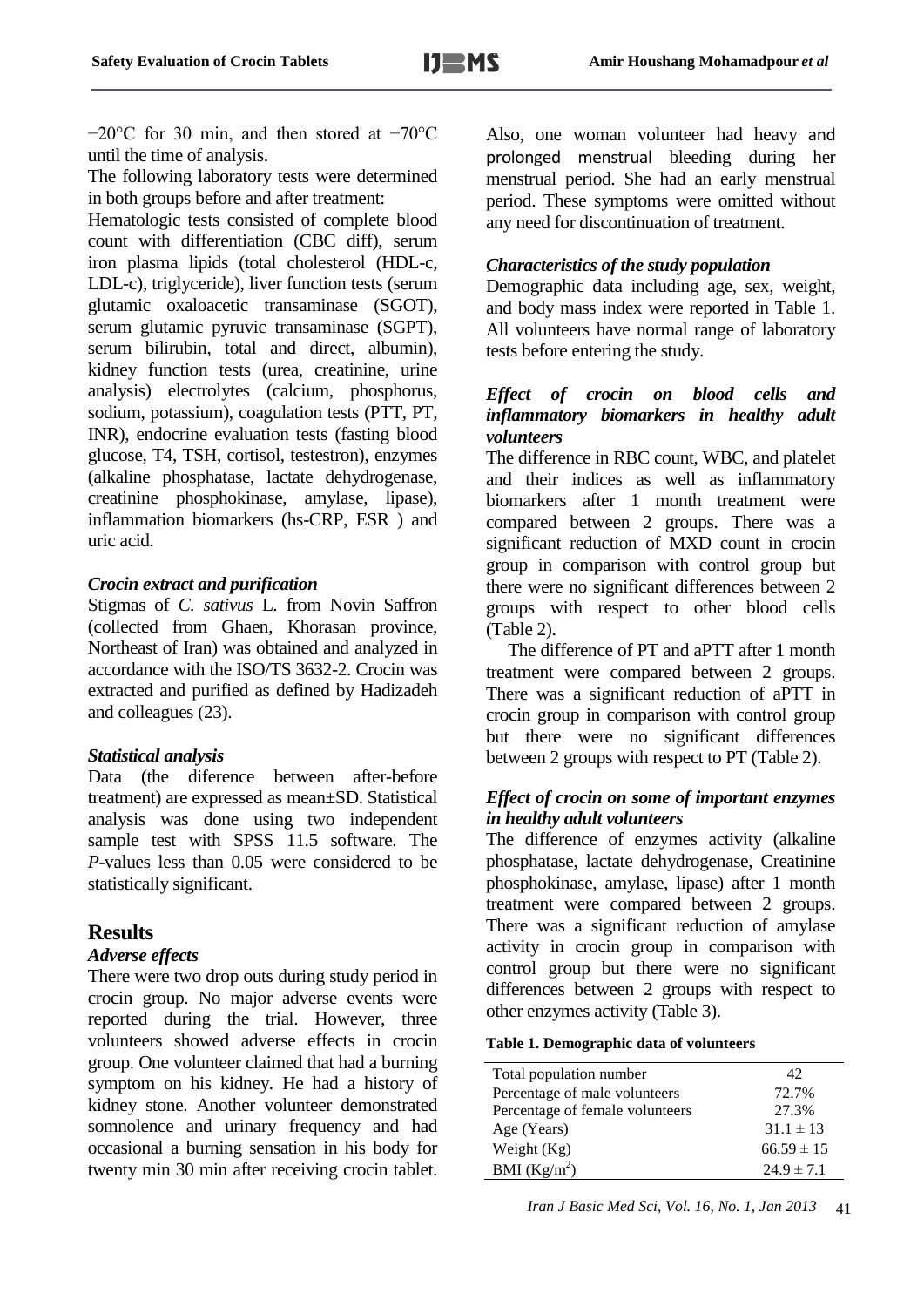| Table 2. Effect of crocin tablets on hematological indices in healthy adult volunteers. Crocin tablets (20 mg/day) |  |  |  |  |  |  |
|--------------------------------------------------------------------------------------------------------------------|--|--|--|--|--|--|
| were administrated for one month. Values presented as the mean $\pm$ SEM; n=20-22 in each group. Two               |  |  |  |  |  |  |
| Independent Sample T test. $\Delta$ = Post treatment– Pre treatment                                                |  |  |  |  |  |  |

|                                                               | Placebo group     | Crocin group       | $P$ -value |
|---------------------------------------------------------------|-------------------|--------------------|------------|
| $\triangle$ WBC: White blood cells (x1000/microLiter)         | $-0.14 \pm 0.28$  | $-0.12 \pm 0.18$   | 0.947      |
| $\Delta$ Lymph%                                               | $-1.8 \pm 1.86$   | $1.43 \pm 1.48$    | 0.187      |
| $\triangle$ MXD%                                              | $2.55 \pm 0.91$   | $-0.347 \pm 1.02$  | 0.042      |
| $\triangle$ NEUT: neutrophils %                               | $1.5 \pm 2.9$     | $-1.08 \pm 1.65$   | 0.465      |
| $\Delta$ Lymph (x1000/µl)                                     | $-0.11 \pm 0.15$  | $0.026 \pm 0.07$   | 0.442      |
| $\Delta$ MXD <sup>1</sup> (x1000/µl)                          | $0.18 \pm 0.07$   | $-0.031 \pm 0.067$ | 0.037      |
| $\triangle$ NEUT:neutrophils (x1000/µl)                       | $0.009 \pm 0.29$  | $-0.11 \pm 0.32$   | 0.746      |
| $\triangle$ PLT :platelet (x1000/µ1)                          | $21.7 \pm 14.8$   | $11.05 \pm 6.59$   | 0.523      |
| $\Delta$ PDW <sup>2</sup> (fl)                                | $1.15 \pm 0.72$   | $-0.21 \pm 0.17$   | 0.128      |
| $\Delta$ MPV <sup>3</sup> (fl)                                | $0.60 \pm 0.52$   | $0.11 \pm 0.2$     | 0.24       |
| $\Delta$ PT:prothrombin time (sec 100%)                       | $-0.76 \pm 0.16$  | $0.8 \pm 0.44$     | 0.924      |
| $\triangle$ PTT: partial thromboplastin time (sec)            | $2.66 \pm 1.03$   | $-0.42 \pm 0.85$   | 0.029      |
| $\triangle$ RBC: Red Blood Cell(x1000000/µl)                  | $-0.09 \pm 0.06$  | $-0.17 \pm 0.108$  | 0.477      |
| $\Delta$ Hgb:hemoglobin (g/dl)                                | $-0.15 \pm 0.181$ | $-0.09 \pm 0.18$   | 0.811      |
| $\Delta$ HCT:hematocrit (%)                                   | $-0.51 \pm 0.49$  | $0.59 \pm 0.55$    | 0.924      |
| $\triangle$ MCV: mean cell volume (fl)                        | $0.62 \pm 0.21$   | $0.52 \pm 0.32$    | 0.789      |
| ∆MCH: Mean Corpuscular Hemoglobin (pg)                        | $-0.26 \pm 0.8$   | $-0.49 \pm 0.45$   | 0.105      |
| ∆MCHC:Mean Corpuscular Hemoglobin Concentration (g/dl)        | $0.043 \pm 0.13$  | $0.24 \pm 0.106$   | 0.256      |
| $\triangle$ RDW-SD <sup>4</sup> (fl)                          | $2.99 \pm 2.02$   | $0.089 \pm 0.39$   | 0.189      |
| $\triangle$ RDW-CV <sup>5</sup> (%)                           | 0.68 0.605        | $-0.068 \pm 0.14$  | 0.259      |
| $\Delta$ Serum Iron (µg/dl)                                   | $-29.7 \pm 11.54$ | $-15.26 \pm 8.3$   | 0.319      |
| $\Delta$ hs-CRP : high sensitivity C Reactive Protein (mg/dl) | $-0.05 \pm 0.49$  | $0.25 \pm 0.609$   | 0.693      |
| $\Delta$ Serum Iron (µg/dl)                                   | $-29.7 \pm 11.54$ | $-15.26 \pm 8.3$   | 0.319      |
| $\triangle$ ESR : erythrocyte sedimentation rate (mm/h)       | $-0.42 \pm 1.06$  | $-1.6 \pm 0.96$    | 0.404      |

**1- MXD% - relative (%) content of the mixture (the norm is 5 - 10%), monocytes , basophils , and eosinophils**

**2- PDW - the relative width of the distribution of platelets in volume index of the heterogeneity of platelets**

**3- MPV (mean platelet volume) - the average volume of platelets**

**4- RDW-SD - the relative distribution width of red blood cells by volume, standard deviation**

**5- RDW-CV - the relative distribution width of red blood cells by volume, coefficient of variation**

**Table 3 Effect of crocin tablets on some important enzymes in healthy adult volunteers. Crocin tablets (20 mg/day) were administrated for one month. Values presented as the mean±SEM; n=20-22 in each group. Two Independent Sample T test. Δ= Post treatment– Pre treatment**

|                                              | Placebo group      | Crocin group       | $P$ -value |
|----------------------------------------------|--------------------|--------------------|------------|
| $\triangle ALP$ : alkaline phosphatase (U/L) | $5.95 \pm 9.45$    | $-12.5\pm8.79$     | 0.162      |
| ALDH:lactic dehydrogenase (U/L)              | $-11.76 \pm 17.85$ | $-50.35 \pm 35.96$ | 0.335      |
| ∆CPK: Creatine Phosphokinase (UI/I)          | $-32.23 \pm 43.92$ | $-15.2 \pm 8.3$    | 0.206      |
| $\Delta$ Amylase (UI/I)                      | $0.606 \pm 2.6$    | $-8.5 \pm 2.4$     | 0.015      |
| $\Delta$ Lipase (IU/l)                       | $26.6 \pm 21.4$    | $56.35 \pm 85.8$   | 0.753      |

**Table 4 Effect of crocin tablets on biochemistry function of kidney and serum electrolytes in healthy adult volunteers. Crocin tablets (20 mg/day) were administrated for one month. Values presented as the mean ± SEM; n=20-22 in each group. Two Independent Sample T test. Δ= Post treatment– Pre treatment**

|                             | Placebo group    | Crocin group     | P-value |
|-----------------------------|------------------|------------------|---------|
| $\Delta$ Urea (mg/dl)       | $-1.27 \pm 1.51$ | $1.3 \pm 1.52$   | 0.239   |
| $\Delta$ Creatinine (mg/dl) | $-0.13 \pm 0.02$ | $0.1 \pm 0.03$   | 0.354   |
| $\Delta$ Uricacid (mg/dl)   | $-0.36 \pm 0.13$ | $0.25 \pm 0.15$  | 0.595   |
| $\Delta$ Calcium (mg/dl)    | $-0.69 \pm 0.23$ | $0.61 \pm 0.189$ | 0.812   |
| $\Delta$ Phosphorus (mg/dl) | $-2.19 \pm 2.2$  | $-0.14 \pm 0.07$ | 0.381   |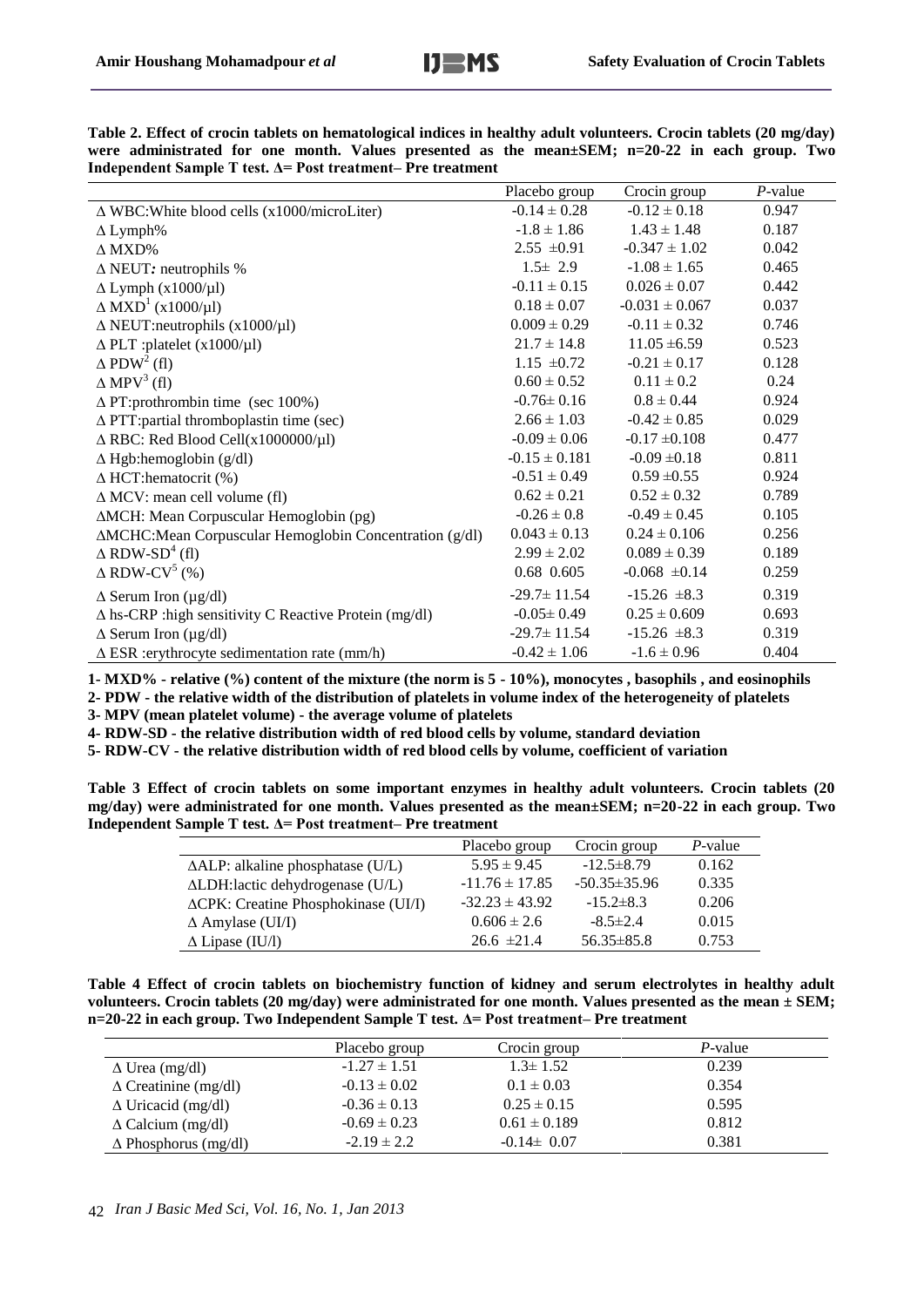*Effect of crocin on kidney function tests and serum electrolytes in healthy adult volunteers* The difference of kidney function tests (BUN, serum Creatinine, urine analysis) and some important serum electrolytes (calcium and phosphorus) after 1 month treatment were compared between 2 groups. There were no significant differences between 2 groups with respect to these parameters (Table 4).

#### *Effect of crocin on liver function tests in healthy adult volunteers*

The difference of liver function tests (SGOT, SGPT, serum bilirubin-total and direct, Albumin) after 1 month treatment was compared between 2 groups. There were no significant differences between 2 groups with respect to these parameters (Table 5).

*Effect of crocin on some of endocrine laboratory tests in healthy adult volunteers* The difference of some of endocrine laboratory tests (FBS, T4, TSH, cortisol, and testestron) after 1 mo treatment was compared between 2 groups. There were no significant differences between 2 groups with respect to these parameters (Table 6).

## *Effect of crocin on serum lipid profile in healthy adult volunteers*

The difference of serum lipid profile (total cholesterol (HDL-c, LDL-c), triglyceride) after 1 month treatment was compared between 2 groups. There were no significant differences between 2 groups with respect to these parameters (Table 7).

**Table 5. Effect of crocin tablets on liver function in healthy adult volunteers. Crocin tablets (20 mg/day) were administrated for one month. Values presented as the mean ± SEM; n=20-22 in each group. Two Independent Sample T test. Δ= Post treatment– Pre treatment**

|                                                                 | Placebo group      | Crocin group       | P-value |
|-----------------------------------------------------------------|--------------------|--------------------|---------|
| $\triangle$ SGOT: Serum Glutamic Oxaloacetic Transaminase (U/l) | $-1.68 \pm 1.28$   | $5.94 \pm 2.29$    | 0.101   |
| $\triangle$ SGPT: Serum Glutamic Pyruvic Transaminase (U/l)     | $-1.5 \pm 0.61$    | $-7.89 \pm 4.07$   | 0.103   |
| $\Delta$ Total Billirubin (mg/dl)                               | $0.13 \pm 0.04$    | $0.14 \pm 0.06$    | 0.956   |
| $\Delta$ Direct Billirubn (mg/dl)                               | $0.0043 \pm 0.01$  | $0.02 \pm 0.055$   | 0.327   |
| $\Delta$ Albumin (g/dl)                                         | $-0.1105 \pm 0.08$ | $-0.123 \pm 0.088$ | 0.914   |

**Table 6. Effect of crocin tablets on some of endocrine laboratory levels in healthy adult volunteers. Crocin tablets (20 mg/day) were administrated for one month. Values presented as the mean ± SEM; n=20-22 in each group. Two Independent Sample T test. Δ= Post treatment– Pre treatment**

|                                                           | Placebo group    | Crocin group     | $P$ -value |
|-----------------------------------------------------------|------------------|------------------|------------|
| $\Delta$ FBS : Fasting Blood Sugar (mg/dl)                | $-3.6 \pm 1.16$  | $0.3 \pm 2.52$   | 0.152      |
| $\Delta$ T4: Thyroxine (µg/dl)                            | $0.045 \pm 0.28$ | $0.63 \pm 0.207$ | 0.109      |
| $\Delta$ TSH: Thyroid-stimulating hormone (( $\mu$ IU/ml) | $0.35 \pm 0.17$  | $0.2 \pm 0.24$   | 0.595      |
| $\Delta$ Cortisol ( $\mu$ g/dl))                          | $-1.62 \pm 1.27$ | $-4.96 \pm 1.59$ | 0.108      |
| $\Delta$ Testestron (mg/dl)                               | $24.1 \pm 16.44$ | $4.5 \pm 45.07$  | 0.675      |

**Table 7. Effect of crocin tablets on lipid profiles in healthy adult volunteers. Crocin tablets (20 mg/day) were administrated for one month. Values presented as the mean ± SEM; n=20-22 in each group. Two Independent Sample T test. Δ= Post treatment– Pre treatment**

|                                                                 | Placebo group    | Crocin group     | P-value |
|-----------------------------------------------------------------|------------------|------------------|---------|
| $\Delta$ Cholestrol (mg/dl)                                     | $-9.5 \pm 4.85$  | $-17.5 \pm 6.3$  | 0.314   |
| $\Delta T$ G:Triglyceride. (mg/dl)                              | $3.04 \pm 9.66$  | $0.1 \pm 12.7$   | 0.853   |
| $\Delta$ HDL-C:high-density lipoprotein cholesterol (mg/dl)     | $-2.36 \pm 1.5$  | $-1.2 \pm 1.48$  | 0.603   |
| $\triangle$ LDL-C : low-density lipoprotein cholesterol (mg/dl) | $-4.04 \pm 2.59$ | $-8.95 \pm 2.87$ | 0.212   |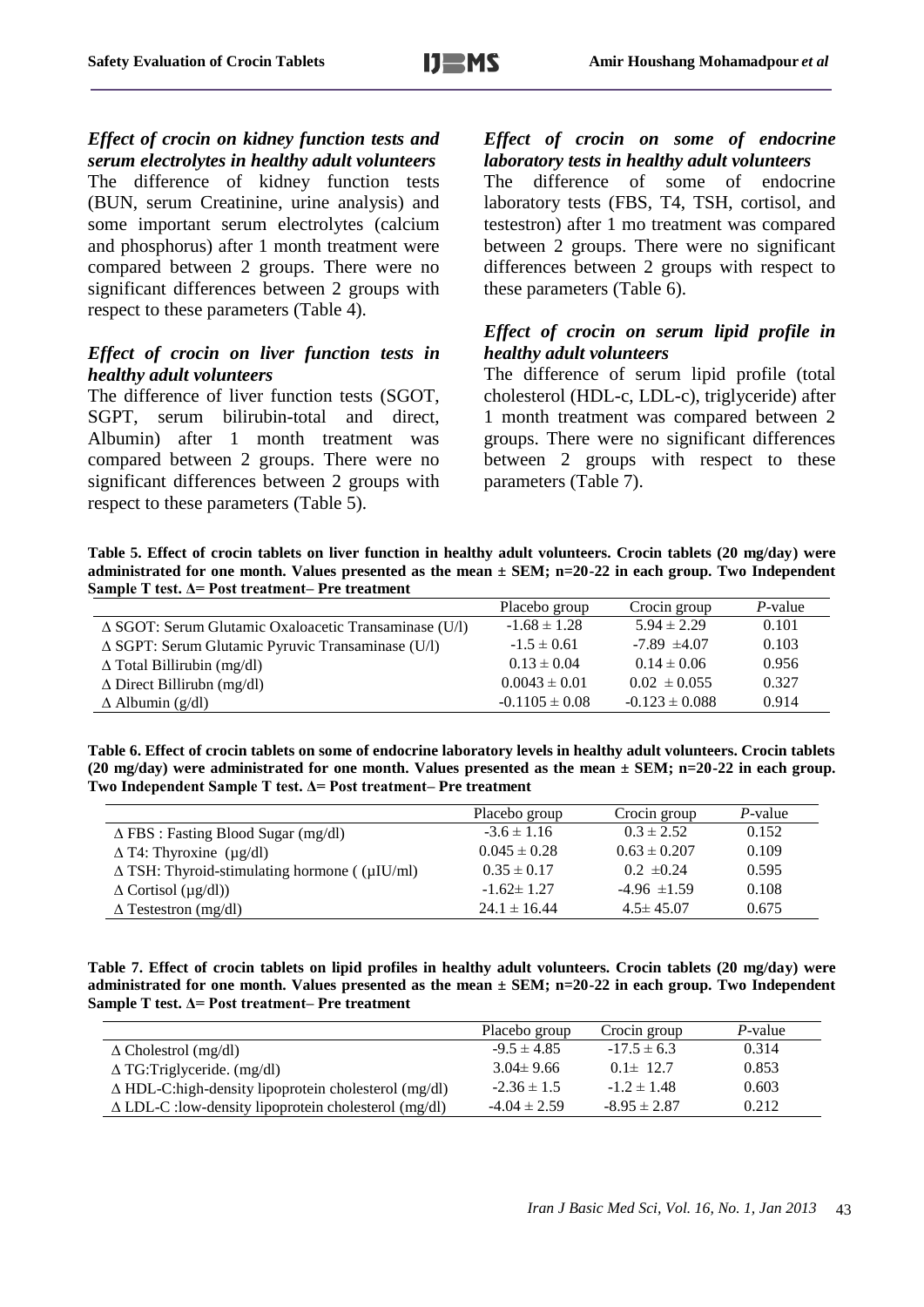# **Discussion**

The result of present study showed that crocin tablet (20 mg/day, one month) could decrease the amylase, PTT and MXD in the healthy adult volunteers.

Few studies have evaluated safety of saffron or its constituents in human. In one study, saffron (*Crocus sativus*) stigma tablets were evaluated for short-term safety and tolerability in healthy adult volunteers. In this study, volunteers had 200 mg and 400 mg saffron tablets for seven days. Saffron tablets changed some hematological and biochemical parameters (24). There are also some clinical trials about saffron for assessment of its activity such as antidepressant (25), improving male erectile dysfunction (26) and anti-Alzheimer (27). However, it seems there is no safety evaluation about the constituents of saffron such as crocin, crocetin or safranal. In one double-blind, placebo-controlled, 3-way crossover study, the oral administration of crocetin (15 mg, 8 days) attenuated physical fatigue in men compared with placebo  $(22)$ .

In this study, crocin decreased MXD% and level (monocyte, eosinophil and basophil) without any effects on total white blood cells count as well as neutrophil and lymphocyte. Kianbakht and Ghazavi (28) showed that saffron decreased the percentage of basophils but increased the percentage of monocytes compared with placebo after 3 weeks. However, these parameters returned to the baseline levels after 6 weeks. In animal study, the aqueous extract of saffron stigma did not change WBC after 14 days treatment in rats (29). In a recent study, the hematological parameters such as WBC, RBC, Hg and Ht did not alter by crocin (15-180 mg/kg) in rats (20).

The administration of 20 mg/d crocin ay for<br>emonth decreased activated nartial one month decreased activated thromboplastine time (aPTT). In one placebo‐controlled clinical study was found the administration of 200 and 400 mg saffron tablets to healthy adult volunteers ( $n = 10$  in each of the three groups) for 7 days significantly reduced the platelet count (only a dose of 200 mg/day). Saffron tablet at a dose of 200 mg also decreased platelets, INR and bleeding time. However, crocin prolonged blood coagulation time of mice and markedly inhibited, dose-dependently, thrombin- and ADP-induced blood platelet aggregation of rabbits *in vivo* (30). Crocetin inhibited platelet aggregation induced by ADP and collagen, without effect on platelet aggregation induced by arachidonic acid (31). Thus, further study in a larger sample size and longer time period is needed to clarify this discrepancy.

A reduction in amylase level was considered in crocin group. *Gardenia jasminoides* whose main components contain geniposide and crocin reduced pancreatic edema, neutrophil infiltration, serum amylase and lipase levels, serum cytokine levels, and mRNA expression by cerulein-induced acute pancreatitis (32).

Japanese researchers showed that crocins (orally) were hydrolyzed to crocetin before or during intestinal absorption (33). In another study, Xi *et al*, (34) showed that the orally administrated crocin (single or repeated doses 6 days) is not absorbed via the intestinal tract of rats and is mainly excreated through the colon. The low concentrations of crocetin (by hydrolysis of crocin) were also detected in plasma (34). In mice, the oral administration of crocin up to 3 g/kg did not induce any mortality after 48 hr (20). Thus it seems that most dosage of crocin excretes via colon and a small amout converts to crocetin in animals. However, pharmacokinetic effect of crocin including its oral absorbtion in human needs to be studied.

Crcoin selectively inhibited the activity of pancreatic lipase in the intestine and reduced serum triglyceride, total cholesterol, low density lipoprotein (LDL) cholesterol and very low density lipoprotein (VLDL) cholesterol level in the daily oral dose range of 25 to 100 mg/kg in rats. Thus, the oral administration of crocin will be suitable as a hypolipidemic medicine (35).

This clinical safety evaluation showed a relatively safe and normal profile for crocin in healthy volunteers at the given doses within the trial period (20 mg/day, one month). However, further investigations need to be done with higher doses, longer period of study and larger number of participants.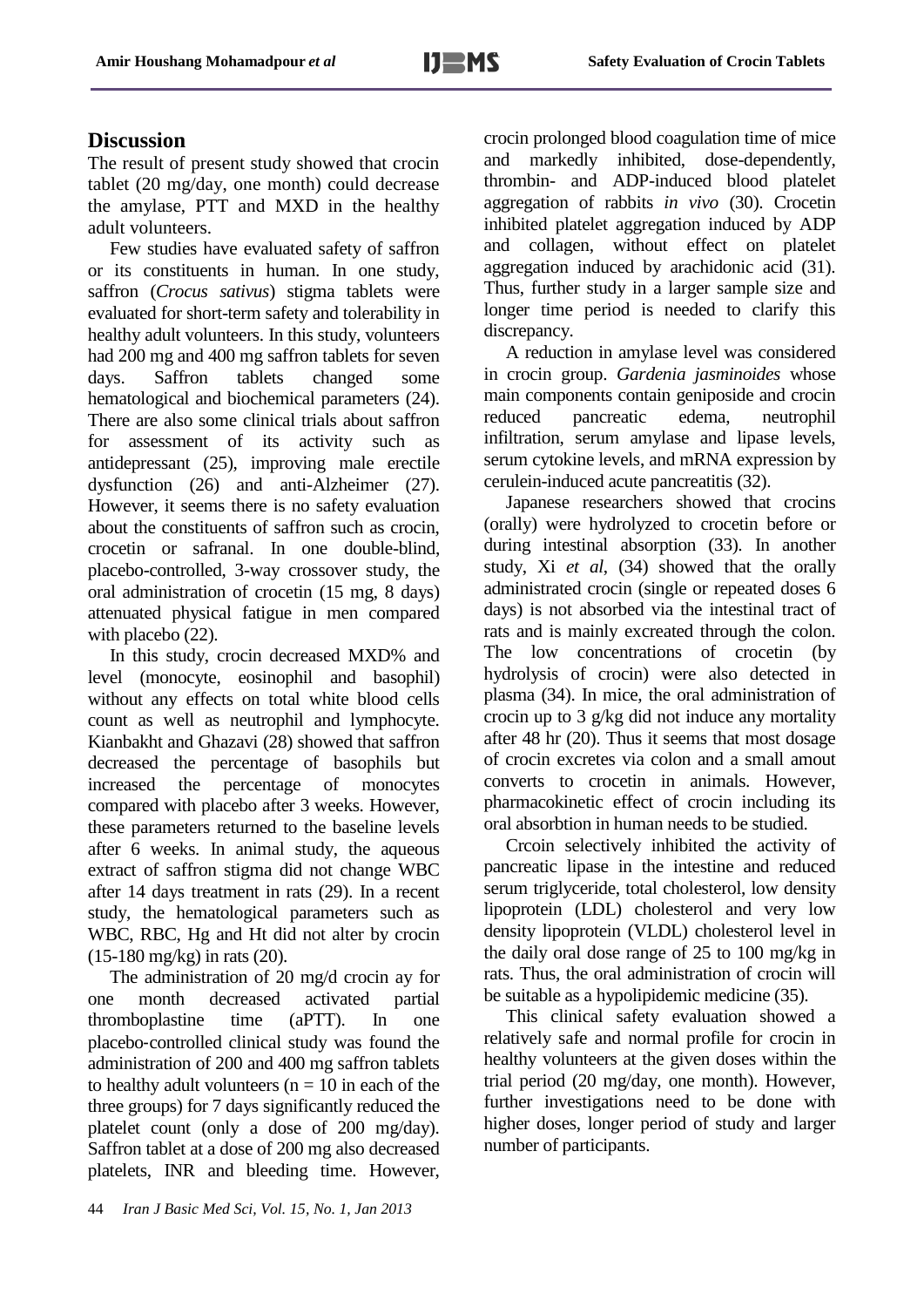#### **Acknowledgment**

The authors wish to thank the Vice Chancellor of Research at the Mashhad University of Medical Sciences for their financial support. The results described in this paper are part of a PharmD thesis.

#### **References**

1. Melnyk JP, Wang S, Marcone MF. Chemical and biological properties of the world's most expensive spice: Saffron. Food Res Int 2010; 43: 1981-1989.

2. Hosseinzadeh H, Shamsaie F, Mehri S. Antioxidant activity of aqueous and ethanolic extracts of *Crocus sativus* L. stigma and its bioactive constituent, crocin and safranal. Pharmacog Mag 2009; 5: 419-424.

3. Abdullaev FI. Cancer chemopreventive and tumoricidal properties of saffron (*Crocus sativus* L). Exp Biol Med 2002; 227: 20-25.

4. Aung HH, Wang CZ, Ni M, Fishbein A, Mehendale SR, Xie JT, Shoyama CY, Yuan CS. Crocin from *Crocus sativus* possesses significant anti-proliferation effects on human colorectal cancer cells. Exp Oncol 2007; 29: 175-80.

5. Hosseinzadeh H, Ziaei T. Effects of *Crocus sativus* stigma extract and its constituents, crocin and safranal, on intact memory and scopolamine-induced learning deficits in rats performing the Morris water maze task. J Med Plants 2006; 5: 40-50.

6. Hosseinzadeh H, Sadeghnia HR, Ghaeni FA, Motamedshariaty VS, Mohajeri SA. Effects of saffron (*Crocus sativus* L.) and its active constituent, crocin, on recognition and spatial memory after chronic cerebral hypoperfusion in rats. Phytother Res 2012; 26:381-386.

7. Hosseinzadeh H, Karimi GH, Niapoor M. 2004. Antidepressant effects of *Crocus sativus* stigma extracts and its constituents, crocin and safranal, in mice. J Med Plants 2012; 3:48-58.

8. Zheng YQ, Liu JX, Wang JN, Xu L. 2007. Effects of crocin on reperfusion-induced oxidative/nitrative injury to cerebral microvessels after global cerebral ischemia. Brain Res 2012; 1138: 86-94.

9. Hosseinzadeh H, Sadeghnia HR, Ziaee T, Danaee A. Protective effect of aqueous saffron extract (*Crocus sativus* L.) and crocin, its active constituent, on renal ischemia-reperfusion-induced oxidative damage in rats. J Pharm Pharmacol Sci 2005; 387-393.

10. Goyal SN, Arora S, Sharma AK, Joshi S, Ray R, Bhatia J, Kumari S, Arya DS. Preventive effect of crocin of *Crocus sativus* on hemodynamic, biochemical, histopathological and ultrastuctural alterations in isoproterenol-induced cardiotoxicity in rats. Phytomedicine 2010;17: 227-32.

11. Hosseinzadeh H, Modaghegh MH, Saffari Z. *Crocus sativus* L. (saffron) extract and its active constituents (crocin and safranal) on ischemiareperfusion in rat skeletal muscle. Evid Based Complement Alternat Med 2009; 6: 343–350.

12. Imenshahidi M, Hosseinzadeh H, Javadpour Y. Hypotensive effect of aqueous saffron extract (*Crocus sativus* L.) and its constituents, safranal and crocin, in normotensive and hypertensive rats. Phytother Res 2010; 24: 990-4.

13. Hosseinzadeh H, Ziaee T, Sadeghi A. The effect of saffron, *Crocus sativus* stigma, extract and its constituents, safranal and crocin on sexual behaviors in normal male rats. Phytomedicine 2008; 15: 491-5

14. Hosseinzadeh H, Abootorabi A, Sadeghnia HR. Protective effect of *Crocus sativus* stigma extract and crocin (trans-crocin 4) on methyl methanesulfonate-induced DNA damage in mice organs. DNA Cell Biol 2008; 27: 657-64.

15. Hariri AT, Moallem SA, Mahmoudi M, Memar B, Hosseinzadeh H. Sub-acute effects of diazinon on biochemical indices and specific biomarkers in rats: protective effects of crocin and safranal. Food Chem Toxicol 2010; 48: 2803-8.

16. Hariri AT, Moallem SA, Mahmoudi M, Hosseinzadeh H. The effect of crocin and safranal, constituents of saffron, against subacute effect of diazinon on hematological and genotoxicity indices in rats. Phytomedicine 2011; 18, 499-504.

17. Mehri S, Abnous K, Mousavi SH, Shariaty VM, Hosseinzadeh H. Neuroprotective effect of crocin on acrylamide-induced cytotoxicity in PC12 cells. Cell Mol Neurobiol 2012; 32: 227-235.

18. Hosseinzadeh H, Jahanian Z. Effect of *Crocus sativus* L. (saffron) stigma and its constituents, crocin and safranal, on morphine withdrawal syndrome in mice. Phytother Res 2010; 24: 726-30.

19. Imenshahidi M, Zafari H, Hosseinzadeh H. Effects of crocin on the acquisition and reinstatement of morphine-induced conditioned place preference in mice. Pharmacologyonline 2011; 1: 1007-1013.

20. Hosseinzadeh H, Shariaty MV, Sameni AK, Vahabzadeh M. Acute and sub-acute toxicity of crocin, a constituent of *Crocus sativus* L. (saffron),